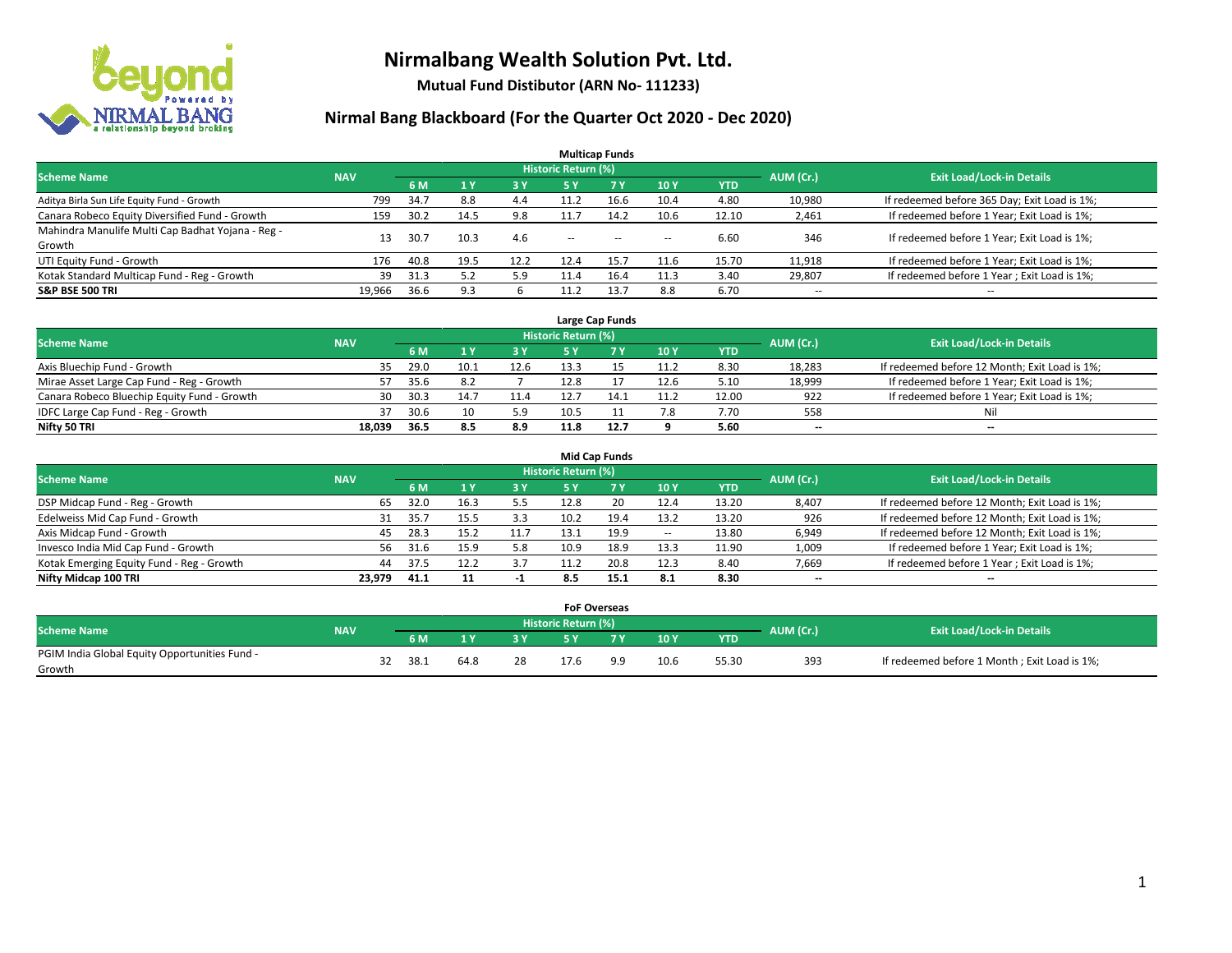

**Mutual Fund Distibutor (ARN No- 111233)**

| Large & Midcap                                   |            |      |                |     |                            |      |                 |            |           |                                              |  |  |  |  |
|--------------------------------------------------|------------|------|----------------|-----|----------------------------|------|-----------------|------------|-----------|----------------------------------------------|--|--|--|--|
| <b>Scheme Name</b>                               | <b>NAV</b> |      |                |     | <b>Historic Return (%)</b> |      |                 |            | AUM (Cr.) | <b>Exit Load/Lock-in Details</b>             |  |  |  |  |
|                                                  |            | 6 M  | 1 <sub>V</sub> | 3 Y | 5 Y                        | 7 Y  | 10 <sub>Y</sub> | <b>YTD</b> |           |                                              |  |  |  |  |
| Mirae Asset Emerging Bluechip Fund - Growth      | 64         | 37.9 | 15.6           |     | 16.2                       | 24.7 | 18.6            | 11.70      | 11,929    | If redeemed before 1 Year; Exit Load is 1%;  |  |  |  |  |
| Canara Robeco Emerging Equities - Growth         | 110        | 34.9 | 16.9           | 6.4 | 12.8                       | 23.3 | 16.2            | 13.40      | 6,126     | If redeemed before 1 Year; Exit Load is 1%;  |  |  |  |  |
| Principal Emerging Bluechip Fund - Growth        | 119        | 33.6 | 13.4           | 3.5 | 12.5                       | 20.2 | 12.9            | 10.30      | 2,120     | If redeemed before 365 Day; Exit Load is 1%; |  |  |  |  |
| Invesco India Growth Opportunities Fund - Growth | 37         | 28.6 | 4.3            | 5.8 | 10.8                       | 14.7 | 10.4            | 2.80       | 3,018     | If redeemed before 1 Year; Exit Load is 1%;  |  |  |  |  |
| Sundaram Large and Mid Cap Fund - Reg - Growth   | 36         | 31.0 | $-1.3$         | 4.6 | 10.2                       | 15   | 8.8             | $-2.00$    | 1.247     | If redeemed before 365 Day; Exit Load is 1%; |  |  |  |  |
| NIFTY Large Midcap 250 TRI                       | 8,024      | 37.4 | 11.1           | 4.9 | 11.5                       | 15.6 | 9.8             | 8.20       |           | --                                           |  |  |  |  |

|                                                     |            |      |      |           |                     | <b>Focused Funds</b> |        |       |           |                                               |
|-----------------------------------------------------|------------|------|------|-----------|---------------------|----------------------|--------|-------|-----------|-----------------------------------------------|
| <b>Scheme Name</b>                                  | <b>NAV</b> |      |      |           | Historic Return (%) |                      |        |       | AUM (Cr.) | <b>Exit Load/Lock-in Details</b>              |
|                                                     |            | 6 M  |      | <b>3Y</b> | 5 Y                 | <b>7Y</b>            | 10Y    | YTD   |           |                                               |
| Axis Focused 25 Fund - Growth                       | 33         | 33.0 | 8.3  | 10        | 14.4                | 15.8                 | $\sim$ | 7.20  | 11,896    | If redeemed before 12 Month; Exit Load is 1%; |
| ICICI Prudential Focused Equity Fund - Ret - Growth | 32         | 24.8 | 11.5 | 3.6       | 8.3                 | 10.9                 | 7.8    | 10.50 | 807       | If redeemed before 1 Year; Exit Load is 1%;   |
| SBI Focused Equity Fund - Growth                    | 159        | 25.8 | 7.4  | 8.3       |                     |                      | 13.5   | 3.90  | 10,620    | If redeemed before 1 Year; Exit Load is 1%;   |
| <b>S&amp;P BSE 500 TRI</b>                          | 19.966     | 36.6 | 9.3  |           | 11.2                | 13.7                 | 8.8    | 6.70  | $- -$     | $\overline{\phantom{a}}$                      |

|                                    |            |      |      |                     |      | <b>Small Cap Funds</b> |                          |            |           |                                               |
|------------------------------------|------------|------|------|---------------------|------|------------------------|--------------------------|------------|-----------|-----------------------------------------------|
| <b>Scheme Name</b>                 | <b>NAV</b> |      |      | Historic Return (%) |      |                        |                          |            |           | <b>Exit Load/Lock-in Details</b>              |
|                                    |            | 6 M  |      | 3 Y                 | 5 Y  |                        | 10Y                      | <b>YTD</b> | AUM (Cr.) |                                               |
| Axis Small Cap Fund - Reg - Growth | 35         | 36.8 |      | 9.1                 | 12.8 | $-$                    | $\hspace{0.05cm} \cdots$ | 10.00      | 2,984     | If redeemed before 12 Month; Exit Load is 1%; |
| DSP Small Cap Fund - Reg - Growth  | 63         | 50.9 | 22.2 | $-0.4$              | 8.9  | 21.6                   | 13.2                     | 18.70      | 5,323     | If redeemed before 12 Month; Exit Load is 1%; |
| SBI Small Cap Fund - Growth        | 62         | 42.0 | 15.8 | 4.2                 | 14.2 | 25.5                   | 17.3                     | 16.30      | 5,424     | If redeemed before 1 Year; Exit Load is 1%;   |
| Nifty Smallcap 100 TRI             | 7.494      | 52.7 | 7.3  | $-9.8$              | 3.9  | 11.5                   | 4.2                      | 4.60       | $- -$     | $\overline{\phantom{a}}$                      |

| ELSS Schemes (Tax Saving u/s 80-C)           |                                  |      |      |      |               |           |                          |            |           |     |  |  |  |
|----------------------------------------------|----------------------------------|------|------|------|---------------|-----------|--------------------------|------------|-----------|-----|--|--|--|
| <b>Scheme Name</b>                           | <b>Exit Load/Lock-in Details</b> |      |      |      |               |           |                          |            |           |     |  |  |  |
|                                              | <b>NAV</b>                       | 6 M  | 1Y   | 3 Y  | <b>5Y</b>     | <b>7Y</b> | 10Y                      | <b>YTD</b> | AUM (Cr.) |     |  |  |  |
| Aditya Birla Sun Life Tax Relief 96 - Growth | 33                               | 24.0 | 6.2  | 3.4  | 9.9           | 16        | 10                       | 3.70       | 11,158    | Nil |  |  |  |
| Axis Long Term Equity Fund - Growth          | 53                               | 29.9 | 7.6  | 9.9  | 12.2          | 18.5      | 14.9                     | 6.80       | 22,632    | Nil |  |  |  |
| Canara Robeco Equity Tax Saver Fund - Growth | 78                               | 32.4 | 16.5 | 11.1 |               | 15.1      | 11                       | 14.70      | 1,216     | Ni  |  |  |  |
| Invesco India Tax Plan - Growth              | 58                               | 30.1 | 9.2  | 6.9  | 10.9          | 16.3      | 11.7                     | 7.30       | 1,154     | Nil |  |  |  |
| Mirae Asset Tax Saver Fund - Reg - Growth    | 21                               | 40.9 | 14.5 | 9.5  | $\sim$ $\sim$ | $\sim$    | $\overline{\phantom{a}}$ | 11.40      | 4,463     | Nil |  |  |  |
| S&P BSE 200 TRI                              | 6.476                            | 36.0 | 9.2  | 7.2  | 11.6          | 13.7      | 9.1                      | 6.50       | $- -$     | $-$ |  |  |  |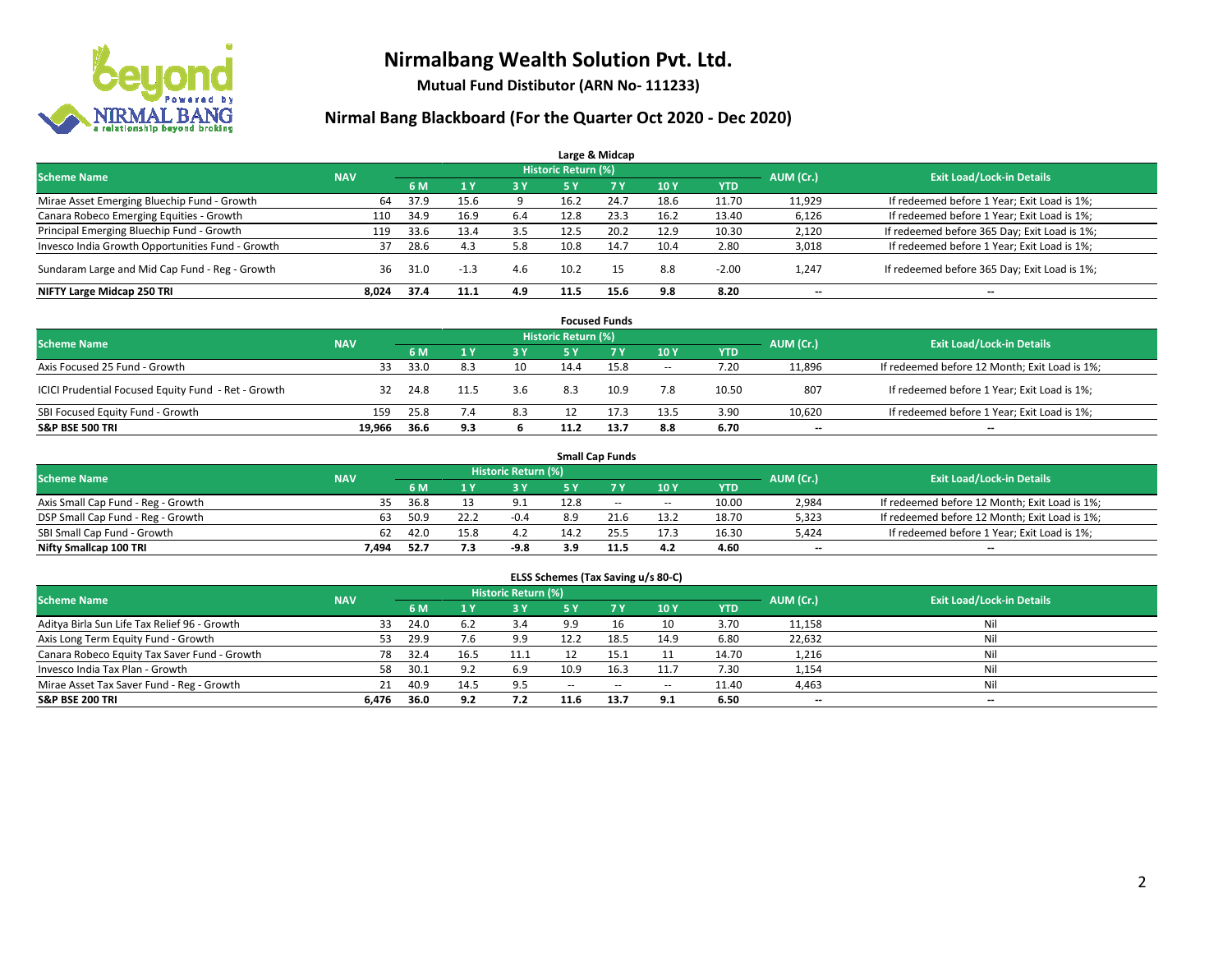

**Mutual Fund Distibutor (ARN No- 111233)**

| <b>Solution Oriented</b>                                  |            |      |      |                            |      |      |        |            |           |                                                                                                                                                           |  |  |  |
|-----------------------------------------------------------|------------|------|------|----------------------------|------|------|--------|------------|-----------|-----------------------------------------------------------------------------------------------------------------------------------------------------------|--|--|--|
| <b>Scheme Name</b>                                        | <b>NAV</b> |      |      | <b>Historic Return (%)</b> |      |      |        |            | AUM (Cr.) | <b>Exit Load/Lock-in Details</b>                                                                                                                          |  |  |  |
|                                                           |            | 6 M  | 1 Y  | 3 Y                        | 5 Y  | 7Y   | 10Y    | <b>YTD</b> |           |                                                                                                                                                           |  |  |  |
| <b>HDFC Childrens Gift Fund</b>                           | 136        | 29.7 | 11.1 | 6.1                        | 10.6 | 14.3 | 12.1   | 9.00       | 3.451     | If redeemed before 1 Year; Exit Load is 3%; If redeemed bet. 1 Year<br>to 2 Year; Exit Load is 2%; If redeemed bet. 2 Year to 3 Year; Exit<br>Load is 1%; |  |  |  |
| Tata Retirement Savings Fund - Moderate Plan - Reg        | 34         | 23.6 | 8.3  | 5.5                        | 11.2 | 16.3 | $\sim$ | 6.90       | 1,189     | If redeemed before 61 Month; Exit Load is 1%;                                                                                                             |  |  |  |
| Tata Retirement Savings Fund - Progressive Plan -<br>Reg  | 33         | 26.7 |      | 5.5                        | 12.2 | 16   | $\sim$ | 5.50       | 829       | If redeemed before 61 Month; Exit Load is 1%;                                                                                                             |  |  |  |
| Tata Retirement Savings Fund - Reg - Conservative<br>Plan | 23         | 10.0 | 9.1  | 6.2                        | 8.6  | 10.1 | $\sim$ | 8.60       | 152       | If redeemed before 61 Month; Exit Load is 1%;                                                                                                             |  |  |  |
| <b>S&amp;P BSE 200 TRI</b>                                | 6.476      | 36.0 | 9.2  | 7.2                        | 11.6 | 13.7 | 9.1    | 6.50       | --        | --                                                                                                                                                        |  |  |  |

| <b>Index Fund</b>                                  |            |                                  |     |            |      |      |     |            |       |                                               |  |  |  |
|----------------------------------------------------|------------|----------------------------------|-----|------------|------|------|-----|------------|-------|-----------------------------------------------|--|--|--|
| <b>Scheme Name</b>                                 | AUM (Cr.)  | <b>Exit Load/Lock-in Details</b> |     |            |      |      |     |            |       |                                               |  |  |  |
|                                                    | <b>NAV</b> | 6 M                              |     | <b>3 Y</b> | 5 Y  | 7Y   | 10Y | <b>YTD</b> |       |                                               |  |  |  |
| HDFC Index Fund-NIFTY 50 Plan                      | 116        | 36.1                             |     | 8.3        |      |      | 8.2 | 4.80       | 1,976 | If redeemed before 3 Day; Exit Load is 0.25%; |  |  |  |
| ICICI Prudential Nifty Next 50 Index Fund - Growth | 26         | 24.8                             |     | $-0.3$     |      | 13.7 | 8.4 | 3.10       | 825   | Nil                                           |  |  |  |
| UTI Nifty Index Fund - Growth                      | 84         | 36.3                             |     | 8.5        |      | 12.2 | 8.3 | 5.10       | 2,853 | Nil                                           |  |  |  |
| Nifty 50 TRI                                       | 18,039     | 36.5                             | 8.5 | 8.9        | 11.8 | 12.7 |     | 5.60       | $-$   | $\overline{\phantom{a}}$                      |  |  |  |

|                                       |            |       |     |                            |      | <b>Contra/Value Fund</b> |      |       |           |                                             |
|---------------------------------------|------------|-------|-----|----------------------------|------|--------------------------|------|-------|-----------|---------------------------------------------|
| <b>Scheme Name</b>                    | <b>NAV</b> |       |     | <b>Historic Return (%)</b> |      |                          |      |       | AUM (Cr.) | <b>Exit Load/Lock-in Details</b>            |
|                                       |            | 6 M   |     | 2 V                        |      | 7 V                      | 10Y  | YTD   |           |                                             |
| Invesco India Contra Fund - Growth    | 54         | -33.5 |     |                            | 12.5 | 18.6                     | 11.9 | 10.20 | 5,027     | If redeemed before 1 Year; Exit Load is 1%; |
| UTI Value Opportunities Fund - Growth | 70         | - 35. |     | 6.7                        |      |                          | 9.2  | 8.20  | 4,427     | If redeemed before 1 Year; Exit Load is 1%; |
| <b>S&amp;P BSE 500 TRI</b>            | 19.966     | 36.6  | 9.3 |                            |      | 13.7                     | 8.8  | 6.70  | $- -$     | $- -$                                       |

| Sector/Thematic                                                           |            |      |                         |                     |      |      |      |            |           |                                               |  |  |  |
|---------------------------------------------------------------------------|------------|------|-------------------------|---------------------|------|------|------|------------|-----------|-----------------------------------------------|--|--|--|
| <b>Scheme Name</b>                                                        | <b>NAV</b> |      |                         | Historic Return (%) |      |      |      |            | AUM (Cr.) | <b>Exit Load/Lock-in Details</b>              |  |  |  |
|                                                                           |            | 6 M  | $\mathbf{1} \mathbf{y}$ | <b>3Y</b>           | 5 Y  | 7Y   | 10Y  | <b>YTD</b> |           |                                               |  |  |  |
| Canara Robeco Consumer Trends Fund - Reg -<br>Growth                      | 46         | 27.9 | 7.8                     | 9.2                 | 13.5 | 17.3 | 12   | 8.30       | 422       | If redeemed before 1 Year; Exit Load is 1%;   |  |  |  |
| Mirae Asset Great Consumer Fund - Growth                                  | 38         | 29.7 | 2.4                     | 6.2                 | 11.8 | 15.1 | --   | 1.40       | 987       | If redeemed before 1 Year; Exit Load is 1%;   |  |  |  |
| ICICI Prudential Technology Fund - Growth                                 | 86         | 69.8 | 50.3                    | 25.1                | 15.8 | 17   | 16.7 | 47.80      | 832       | If redeemed before 15 Day; Exit Load is 1%;   |  |  |  |
| Nippon India Pharma Fund - Growth                                         | 229        | 28.4 | 56.7                    | 19.6                | 9.6  | 16.8 | 14.8 | 50.80      | 3,900     | If redeemed before 1 Month; Exit Load is 1%;  |  |  |  |
| BNP Paribas India Consumption Fund - Reg - Growth                         | 14         | 23.2 | 11.1                    | $\sim$              | --   | --   | --   | 8.20       | 555       | If redeemed before 12 Month; Exit Load is 1%; |  |  |  |
| ICICI Prudential Banking and Financial Services Fund -<br>Retail - Growth | 59         | 37.3 | $-11$                   | $-0.9$              | 11.1 | 16.4 |      | $-15.40$   | 2,792     | If redeemed before 15 Day; Exit Load is 1%;   |  |  |  |
| <b>S&amp;P BSE 500 TRI</b>                                                | 19.966     | 36.6 | 9.3                     |                     | 11.2 | 13.7 | 8.8  | 6.70       | --        | --                                            |  |  |  |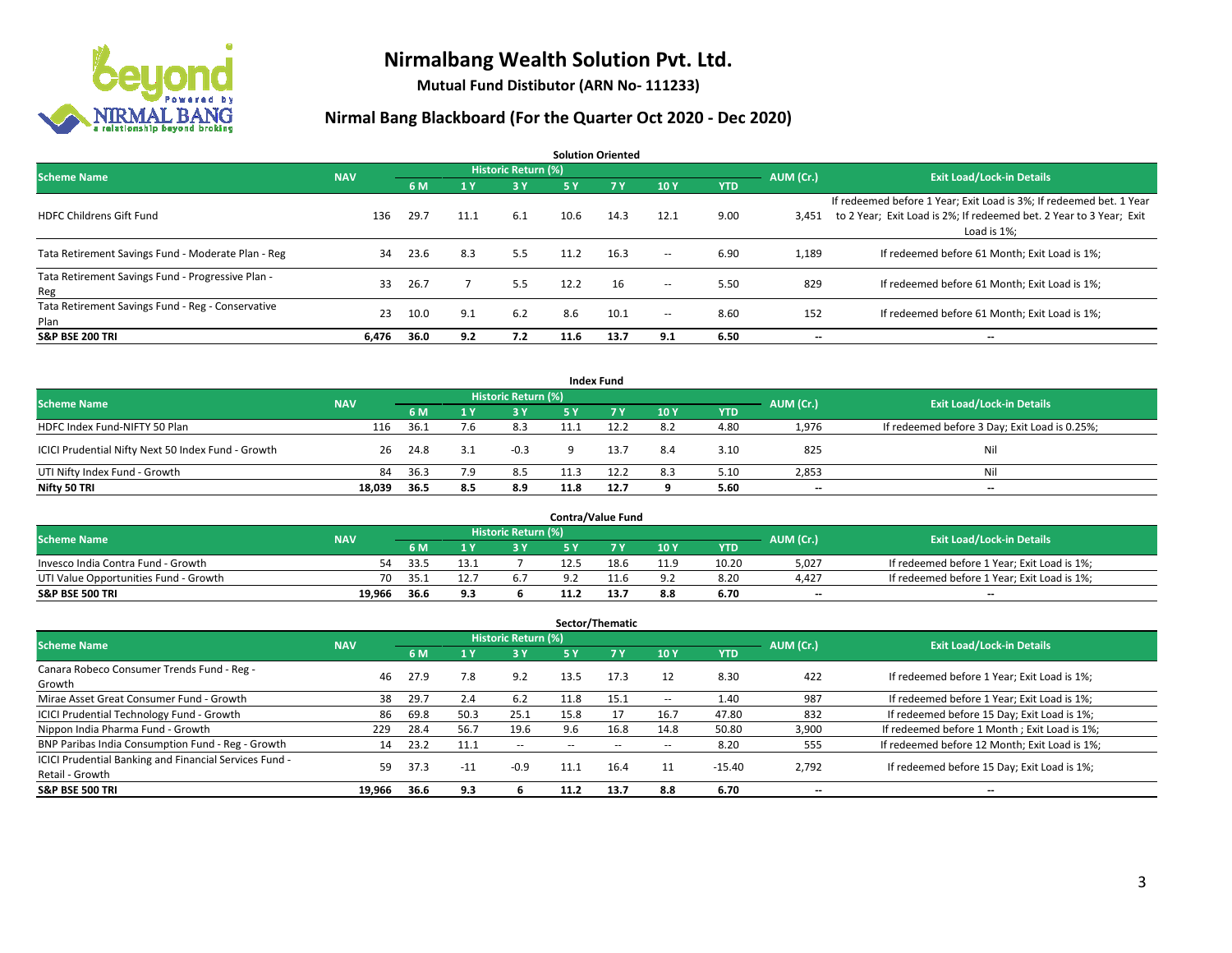

**Mutual Fund Distibutor (ARN No- 111233)**

| <b>Dynamic Asset Allocation Funds</b>                      |            |      |      |                            |               |      |       |            |           |                                               |  |  |  |  |
|------------------------------------------------------------|------------|------|------|----------------------------|---------------|------|-------|------------|-----------|-----------------------------------------------|--|--|--|--|
| Scheme Name                                                | <b>NAV</b> |      |      | <b>Historic Return (%)</b> |               |      |       |            | AUM (Cr.) | <b>Exit Load/Lock-in Details</b>              |  |  |  |  |
|                                                            |            | 6 M  |      | <b>3Y</b>                  | <b>5Y</b>     | 7V   | 10Y   | <b>YTD</b> |           |                                               |  |  |  |  |
| ICICI Prudential Balanced Advantage Fund - Reg -<br>Growth | 41         | 23.8 | 8.3  | 7.2                        | 9.4           | 12.1 | 11.1  | 6.40       | 26,123    | If redeemed before 1 Year; Exit Load is 1%;   |  |  |  |  |
| Nippon India Balanced Advantage Fund - Growth              | 98         | 19.0 | 5.8  | 5.1                        | 8.8           | 12.3 | 8.7   | 4.10       | 2.779     | If redeemed before 12 Month; Exit Load is 1%; |  |  |  |  |
| Edelweiss Balanced Advantage Fund - Growth                 | 28         | 20.4 | 14.7 | 8.6                        |               |      | 9.2   | 14.10      | 1,692     | If redeemed before 365 Day; Exit Load is 1%;  |  |  |  |  |
| Kotak Balanced Advantage Fund - Reg - Growth               | 12         | 22.4 | 10   | $\sim$                     | $\sim$ $\sim$ | $-$  | $\!-$ | 8.30       | 4,784     | If redeemed before 1 Year; Exit Load is 1%;   |  |  |  |  |
| NIFTY 50 Hybrid Composite Debt 65:35 Index                 | 11,570     | 25.2 | 11.8 | 9.8                        | 11.3          | 12.1 | 9.4   | 9.50       | --        | $\overline{\phantom{a}}$                      |  |  |  |  |

| <b>Hybrid Aggressive</b>                        |            |      |      |                            |      |      |        |            |           |                                               |  |  |  |
|-------------------------------------------------|------------|------|------|----------------------------|------|------|--------|------------|-----------|-----------------------------------------------|--|--|--|
| <b>Scheme Name</b>                              | <b>NAV</b> |      |      | <b>Historic Return (%)</b> |      |      |        |            | AUM (Cr.) | <b>Exit Load/Lock-in Details</b>              |  |  |  |
|                                                 |            | 6 M  |      | <b>3 Y</b>                 |      |      | 10Y    | <b>YTD</b> |           |                                               |  |  |  |
| Canara Robeco Equity Hybrid Fund - Growth       | 188        | 23.4 | 13.8 | 9.3                        | 10.9 | 15.1 | 11.5   | 11.80      | 3,564     | If redeemed before 1 Year; Exit Load is 1%;   |  |  |  |
| SBI Equity Hybrid Fund - Growth                 | 151        | 21.2 | -6.1 | 6.6                        |      | 14.4 | 10.8   | 3.50       | 31,773    | If redeemed before 12 Month; Exit Load is 1%; |  |  |  |
| Mirae Asset Hybrid - Equity Fund - Reg - Growth |            | 25.6 | 9.4  | 7.4                        |      | $-$  | $\sim$ | 6.40       | 3,824     | If redeemed before 1 Year; Exit Load is 1%;   |  |  |  |
| ICICI Prudential Equity & Debt Fund - Growth    | 135        | 17.8 | 0.1  |                            | 8.4  | 12.8 |        | $-3.30$    | 15.479    | If redeemed before 1 Year; Exit Load is 1%;   |  |  |  |
| NIFTY 50 Hybrid Composite Debt 65:35 Index      | 11.570     | 25.2 | 11.8 | 9.8                        |      | 12.1 | 9.4    | 9.50       | $- -$     | $\overline{\phantom{a}}$                      |  |  |  |

|                                         |            |    |       |      |                     |      | Gold |       |       |                          |                                                                                                           |
|-----------------------------------------|------------|----|-------|------|---------------------|------|------|-------|-------|--------------------------|-----------------------------------------------------------------------------------------------------------|
| <b>Scheme Name</b>                      | <b>NAV</b> |    |       |      | Historic Return (%) |      |      |       |       | AUM (Cr.)                | <b>Exit Load/Lock-in Details</b>                                                                          |
|                                         |            |    | 6 M   |      | 3 Y                 | 5 Y  |      | 10Y   | YTD   |                          |                                                                                                           |
| HDFC Gold Fund - Growth                 |            | 16 | -8.1  | 31.8 | 18.3                | 13.2 | 5.9  | $\!-$ | 29.30 | 992                      | If redeemed before 6 Months; Exit Load is 2%; If redeemed bet. 6<br>Months to 12 Months; Exit Load is 1%; |
| Kotak Gold Fund - Reg - Growth          |            | 21 |       | 32.3 |                     | 13.5 |      | -     | 28.40 | 770                      | If redeemed before 1 Year; Exit Load is 1%;                                                               |
| Nippon India Gold Savings Fund - Growth |            | 21 | 8.0   | 30.6 | 18.2                |      | 5.8  | $\!-$ | 28.40 | 1,311                    | If redeemed before 15 Day; Exit Load is 1%;                                                               |
| <b>Prices of Gold</b>                   | 50.738     |    | $- -$ | 32.7 | 19.8                | 14.5 |      | 9.7   | 29.80 | $\overline{\phantom{a}}$ | $\overline{\phantom{a}}$                                                                                  |

| <b>Arbitrage Fund</b>                      |            |     |      |     |                            |  |     |        |            |           |                                                 |  |  |
|--------------------------------------------|------------|-----|------|-----|----------------------------|--|-----|--------|------------|-----------|-------------------------------------------------|--|--|
| <b>Scheme Name</b>                         | <b>NAV</b> |     |      |     | <b>Historic Return (%)</b> |  |     |        |            | AUM (Cr.) | <b>Exit Load/Lock-in Details</b>                |  |  |
|                                            |            |     | 4 M  | 3 M | 6 M                        |  |     | ЗY     | <b>YTD</b> |           |                                                 |  |  |
| IDFC Arbitrage Fund - Reg - Growth         |            | 25. | -3.4 |     |                            |  |     |        | 3.80       | 7,098     | If redeemed before 1 Month; Exit Load is 0.25%; |  |  |
| Kotak Equity Arbitrage Fund - Reg - Growth |            | 29  | 3.4  |     |                            |  |     | 5.6    | 4.40       | 15,289    | If redeemed before 30 Day; Exit Load is 0.25%;  |  |  |
| Tata Arbitrage Fund - Reg - Growth         |            |     | 3.8  | эa  | 3.5                        |  | $-$ | $\sim$ | 5.00       | 2,381     | If redeemed before 30 Day; Exit Load is 0.25%;  |  |  |
| Nippon India Arbitrage Fund - Growth       |            |     |      |     |                            |  |     | 5.8    | 4.40       | 7.950     | If redeemed before 1 Month; Exit Load is 0.25%; |  |  |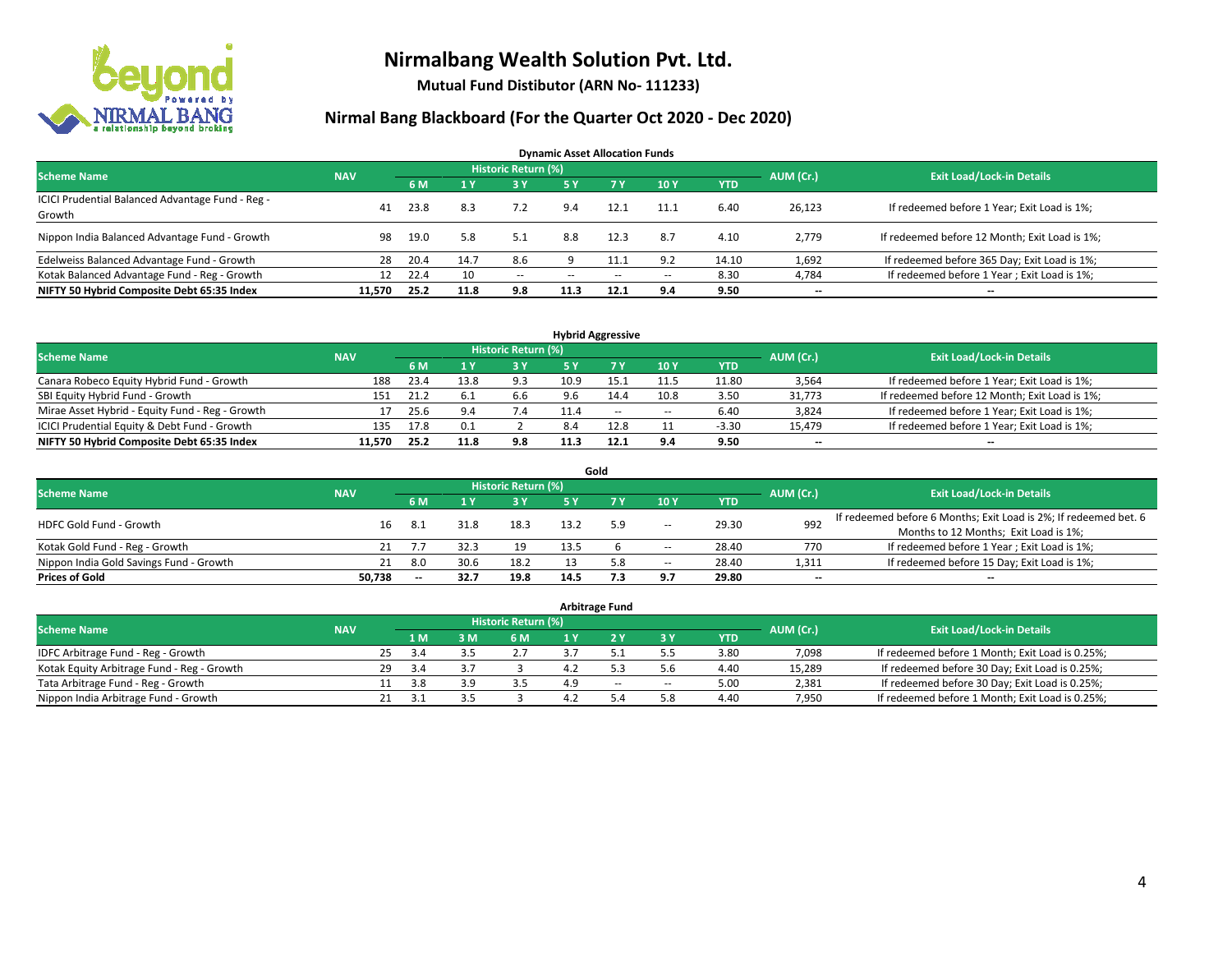

**Mutual Fund Distibutor (ARN No- 111233)**

| <b>Overnight Fund</b>                          |            |     |     |                            |     |              |                          |                          |                          |                                  |  |  |  |  |
|------------------------------------------------|------------|-----|-----|----------------------------|-----|--------------|--------------------------|--------------------------|--------------------------|----------------------------------|--|--|--|--|
| <b>Scheme Name</b>                             | <b>NAV</b> |     |     | <b>Historic Return (%)</b> |     |              | <b>YTM</b>               | Avg                      | AUM (Cr.)                | <b>Exit Load/Lock-in Details</b> |  |  |  |  |
|                                                |            | 1W  | 2 W | 1 M                        | 3 M | $\sqrt{1}$ Y |                          | <b>Maturity</b>          |                          |                                  |  |  |  |  |
| IDFC Overnight Fund - Reg - Growth             | 1,083      | 2.7 | 2.7 | 2.8                        | 2.9 | 3.5          | 3.07                     | 0.01                     | 2,819                    | Nil                              |  |  |  |  |
| Tata Overnight Fund - Reg - Growth             | 1,072      | 2.8 | 2.8 | 2.9                        |     | 3.5          | 3.10178                  | 0.01                     | 1,536                    | Nil                              |  |  |  |  |
| SBI Overnight Fund - Growth                    | 3,283      | 2.7 | 2.8 | 2.8                        | 2.9 | 3.6          | 3.07                     | 0.00                     | 11,580                   | Nil                              |  |  |  |  |
| ICICI Prudential Overnight Fund - Reg - Growth | 110        | 2.7 | 2.8 | 2.8                        | 2.9 |              | 3.07671                  | 0.01                     | 9,208                    | Nil                              |  |  |  |  |
| Nippon India Overnight Fund - Reg - Growth     | 109        | 2.8 | 2.8 | 2.9                        | 2.9 | 3.6          | 3.0754                   | 0.01                     | 3,926                    | Nil                              |  |  |  |  |
| <b>CRISIL Liquid Fund Index</b>                | $- -$      | 3.7 | 3.7 | 3.7                        | 3.9 | 4.9          | $\overline{\phantom{a}}$ | $\overline{\phantom{a}}$ | $\overline{\phantom{m}}$ | $\overline{\phantom{a}}$         |  |  |  |  |

| <b>Liquid Funds</b>                              |            |           |     |                            |     |          |            |                          |                          |                                  |  |  |  |
|--------------------------------------------------|------------|-----------|-----|----------------------------|-----|----------|------------|--------------------------|--------------------------|----------------------------------|--|--|--|
| <b>Scheme Name</b>                               | <b>NAV</b> |           |     | <b>Historic Return (%)</b> |     |          | <b>YTM</b> | Avg                      | AUM (Cr.)                | <b>Exit Load/Lock-in Details</b> |  |  |  |
|                                                  |            | <b>1W</b> | 2 W | 1 M                        | з м |          |            | <b>Maturity</b>          |                          |                                  |  |  |  |
| Aditya Birla Sun Life Liquid Fund - Reg - Growth | 326        | 3.2       |     | 3.2                        |     | <b>4</b> | 3.37       | 0.09                     | 34,021                   | *Ref Footnote                    |  |  |  |
| ICICI Prudential Liquid Fund - Reg - Growth      | 300        | 3.4       |     | 3.2                        |     | 4.t.     | 3.3        | 0.09                     | 40,247                   | *Ref Footnote                    |  |  |  |
| Kotak Liquid Fund - Reg - Growth                 | 4,094      | 3.3       |     | 3.2                        |     |          | 3.23743    | 0.11                     | 28,419                   | *Ref Footnote                    |  |  |  |
| Nippon India Liquid Fund - Growth                | 4,941      | 3.2       |     | 3.2                        |     | 4.6      | 3.23982    | 0.10                     | 26,077                   | *Ref Footnote                    |  |  |  |
| Mahindra Manulife Liquid Fund - Reg - Growth     | 1,314      | 3.2       |     | 3.3                        |     | 4.U      | 3.39       | 0.09                     | 2,010                    | *Ref Footnote                    |  |  |  |
| <b>CRISIL Liquid Fund Index</b>                  | $- -$      |           |     | 3.7                        | 3.9 | 4.9      | $- -$      | $\overline{\phantom{a}}$ | $\overline{\phantom{a}}$ | $-$                              |  |  |  |

|                                                   |            |      |     |                            |     | <b>Ultra Short Fund</b> |            |                          |                          |                                  |
|---------------------------------------------------|------------|------|-----|----------------------------|-----|-------------------------|------------|--------------------------|--------------------------|----------------------------------|
| <b>Scheme Name</b>                                | <b>NAV</b> |      |     | <b>Historic Return (%)</b> |     |                         | <b>YTM</b> | Avg                      | AUM (Cr.)                | <b>Exit Load/Lock-in Details</b> |
|                                                   |            | 1 M  | 3 M | <b>6M</b>                  | 1 Y | $\angle$ 3 Y            |            | <b>Maturity</b>          |                          |                                  |
| HDFC Ultra Short Term Fund - Reg - Growth         | 12         | -5.1 | 4.9 | 6.7                        | 6.6 | $\sim$                  | 3.92854    | 0.47                     | 15,216                   | Nil                              |
| ICICI Prudential Ultra Short Term Fund - Growth   | 21         | 5.6  |     | 7.9                        |     | 7.4                     | 4.85       | 0.48                     | 8,266                    | Nil                              |
| Axis Ultra Short Term Fund - Reg - Growth         | 12         | 4.7  | 4.5 | 5.5                        |     | $\sim$                  | 4.14       | 0.48                     | 4,207                    | Nil                              |
| Aditya Birla Sun Life Savings Fund - Reg - Growth | 417        | 5.4  | 5.6 | 7.9                        |     | 7.7                     | 4.08       | 0.54                     | 16,215                   | Nil                              |
| <b>NIFTY Ultra Short Duration Debt Index</b>      | 4.201      | 4.2  | 4.2 |                            | 5.9 | 7.2                     | --         | $\overline{\phantom{a}}$ | $\overline{\phantom{a}}$ | $-$                              |

| <b>Money Market Fund</b>                                   |            |      |                |                            |     |                               |                          |                          |           |                                               |  |  |  |  |
|------------------------------------------------------------|------------|------|----------------|----------------------------|-----|-------------------------------|--------------------------|--------------------------|-----------|-----------------------------------------------|--|--|--|--|
| <b>Scheme Name</b>                                         | <b>NAV</b> |      |                | <b>Historic Return (%)</b> |     |                               | <b>YTM</b>               | Avg                      | AUM (Cr.) | <b>Exit Load/Lock-in Details</b>              |  |  |  |  |
|                                                            |            | 1 M  | 3 <sub>M</sub> | 6 M                        | 1 Y | $\overline{3}$ $\overline{Y}$ |                          | <b>Maturity</b>          |           |                                               |  |  |  |  |
| Aditya Birla Sun Life Money Manager Fund - Reg -<br>Growth | 281        | 4.6  | 4.7            | 6.5                        | 6.9 |                               | 3.73                     | 0.37                     | 11,974    | Nil                                           |  |  |  |  |
| SBI Savings Fund - Growth                                  | 32         | 3.9  | ⊥4.            | 5.6                        |     | 6.8                           | 3.76752                  | 0.32                     | 23,410    | If redeemed before 3 Days; Exit Load is 0.1%; |  |  |  |  |
| HDFC Money Market Fund - Growth                            | 4,359      | -4.1 | 4.3            | 6.4                        | 6.8 |                               | 3.5389                   | 0.32                     | 12,795    | Nil                                           |  |  |  |  |
| Tata Money Market Fund - Reg - Growth                      | 3,588      | -4.5 | 4.7            | 6.4                        | 6.6 | 4.9                           | 3.58                     | 0.38                     | 1,093     | Nil                                           |  |  |  |  |
| <b>CRISIL Liquid Fund Index</b>                            | $- -$      | 3.7  | 3.9            | 4.1                        | 4.9 | $\overline{\phantom{a}}$      | $\overline{\phantom{a}}$ | $\overline{\phantom{a}}$ | $- -$     | $-$                                           |  |  |  |  |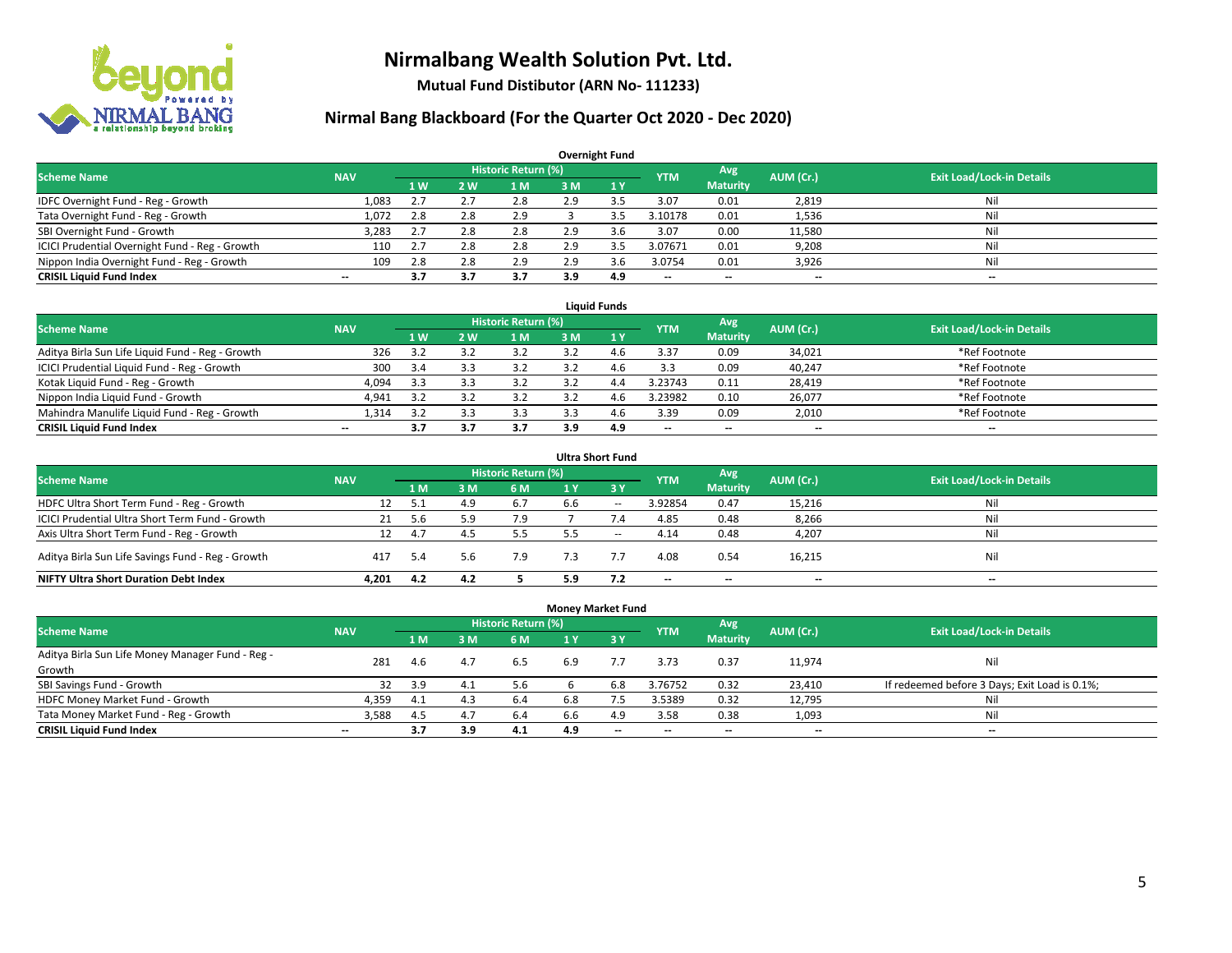

**Mutual Fund Distibutor (ARN No- 111233)**

| <b>Short Term Fund</b>                           |            |    |       |     |                     |      |     |            |                 |           |                                  |  |  |  |
|--------------------------------------------------|------------|----|-------|-----|---------------------|------|-----|------------|-----------------|-----------|----------------------------------|--|--|--|
| <b>Scheme Name</b>                               | <b>NAV</b> |    |       |     | Historic Return (%) |      |     | <b>YTM</b> | Avg             | AUM (Cr.) | <b>Exit Load/Lock-in Details</b> |  |  |  |
|                                                  |            |    | 1 M   | 8 M | 6 M                 |      |     |            | <b>Maturity</b> |           |                                  |  |  |  |
| HDFC Short Term Debt Fund - Growth               |            | 24 | 8.6   | 70  | 12.9                |      | 8.9 | 5.76       | 3.64            | 15.462    | Nil                              |  |  |  |
| Nippon India Short Term Fund - Growth            |            | 40 | 9.0   | 7.8 | 10.6                | 9.3  |     | 5.21       | 2.70            | 8,932     | Nil                              |  |  |  |
| <b>ICICI Prudential Short Term Fund - Growth</b> |            | 45 | - Q 1 |     | 12.4                | 10.6 | 8.3 | 5.36       | 4.02            | 20,927    | Nil                              |  |  |  |

| <b>Low Duration Fund</b>                     |            |      |      |                     |     |    |            |                 |           |                                  |  |  |  |  |
|----------------------------------------------|------------|------|------|---------------------|-----|----|------------|-----------------|-----------|----------------------------------|--|--|--|--|
| <b>Scheme Name</b>                           | <b>NAV</b> |      |      | Historic Return (%) |     |    | <b>YTM</b> | Avg             | AUM (Cr.) | <b>Exit Load/Lock-in Details</b> |  |  |  |  |
|                                              |            | 1 M  | R M' | 6 M                 |     |    |            | <b>Maturity</b> |           |                                  |  |  |  |  |
| <b>HDFC Low Duration Fund - Growth</b>       | 44         | -6.9 | 6.4  | 9.8                 |     |    | 4.91069    | 1.75            | 20,984    | Nil                              |  |  |  |  |
| ICICI Prudential Savings Fund - Reg - Growth | 410        | -6.4 | 6.6  | 10                  | 8.3 |    | 4.59       | 2.24            | 23,677    | Nil                              |  |  |  |  |
| Kotak Low Duration Fund - Std - Growth       | 2,600      | 6.7  | .b.  | 10                  |     | 70 | 4.71934    | 0.98            | 9,427     | Nil                              |  |  |  |  |

| <b>Banking &amp; PSU Bond Funds</b>                 |            |    |          |  |                       |      |  |            |                 |           |                                  |  |  |
|-----------------------------------------------------|------------|----|----------|--|-----------------------|------|--|------------|-----------------|-----------|----------------------------------|--|--|
| <b>Scheme Name</b>                                  | <b>NAV</b> |    |          |  | Historic Return (%) ' |      |  | <b>YTM</b> | Avg             | AUM (Cr.) | <b>Exit Load/Lock-in Details</b> |  |  |
|                                                     |            |    | 1 M.     |  | 6 M                   |      |  |            | <b>Maturity</b> |           |                                  |  |  |
| HDFC Banking and PSU Debt Fund - Reg - Growth       |            | 18 | 9.N      |  | 12.4                  | 10.5 |  | 5.76       | 4.00            | 10,156    | Nil                              |  |  |
| Kotak Banking and PSU Debt Fund - Reg - Growth      |            | 50 | $\Omega$ |  | 11.6                  | 10.5 |  | 5.50363    | 4.09            | 10,286    | Nil                              |  |  |
| Nippon India Banking & PSU Debt Fund - Reg - Growth |            | 16 |          |  | 11.3                  | 10.7 |  | 5.01604    | 3.98            | 7,396     | Nil                              |  |  |

| <b>Corporate Bond Funds</b>                         |            |       |     |                            |      |       |            |                 |           |                                  |  |  |  |  |
|-----------------------------------------------------|------------|-------|-----|----------------------------|------|-------|------------|-----------------|-----------|----------------------------------|--|--|--|--|
| <b>Scheme Name</b>                                  | <b>NAV</b> |       |     | <b>Historic Return (%)</b> |      |       | <b>YTM</b> | Avg             | AUM (Cr.) | <b>Exit Load/Lock-in Details</b> |  |  |  |  |
|                                                     |            | 1 M   | 3 M | 6 M                        | 1 Y  | $-3V$ |            | <b>Maturity</b> |           |                                  |  |  |  |  |
| ICICI Prudential Corporate Bond Fund - Reg - Growth | 22         | -8.7  |     | 11.9                       | 10.6 | 8.6   | 4.91       | 4.10            | 18,906    | Nil                              |  |  |  |  |
| IDFC Corporate Bond Fund - Reg - Growth             | 15.        | 11.0  | 7.8 | 13.2                       | 11.4 | 8.4   | 5.12       | 3.32            | 19,345    | Ni                               |  |  |  |  |
| HDFC Corporate Bond Fund - Growth                   | 25         | - 8.3 |     | 12.4                       | 11.6 | 9.1   | 5.4162     | 4.80            | 23,494    | Nil                              |  |  |  |  |
| Kotak Corporate Bond Fund - Std - Growth            | 2,873      | 8.2   | 7.6 | 11.3                       | 95   | 8.7   | 5.08482    | 2.56            | 7,286     | Nil                              |  |  |  |  |

| Credit Risk Fund                           |            |     |      |      |                            |      |           |            |                        |           |                                                                       |  |  |
|--------------------------------------------|------------|-----|------|------|----------------------------|------|-----------|------------|------------------------|-----------|-----------------------------------------------------------------------|--|--|
| <b>Scheme Name</b>                         | <b>NAV</b> |     |      |      | <b>Historic Return (%)</b> |      |           | <b>YTM</b> | Avg<br><b>Maturity</b> | AUM (Cr.) | <b>Exit Load/Lock-in Details</b>                                      |  |  |
|                                            |            |     | 1 M  | 3 M  | 6 M                        | 1 Y  | $Z$ 3 $V$ |            |                        |           |                                                                       |  |  |
| ICICI Prudential Credit Risk Fund - Growth |            | 23  | 11.4 | 9.6  |                            | 10.2 |           | 8.51       | 3.02                   | 6,513     | If redeemed before 1 Year; Exit Load is 1%;                           |  |  |
| HDFC Credit Risk Debt Fund - Reg - Growth  |            | 18  | 19.0 | 12.6 | 16.3                       | 10.4 |           | 8.91267    | 2.86                   | 6,336     | If redeemed before 12 Month; Exit Load is 1%; If redeemed bet. 12     |  |  |
|                                            |            |     |      |      |                            |      |           |            |                        |           | Month to 18 Month; Exit Load is 0.5%;                                 |  |  |
| SBI Credit Risk Fund - Growth              |            |     |      |      |                            |      |           |            |                        |           | If redeemed before 12 Month; Exit Load is 3%; If redeemed bet. 12     |  |  |
|                                            |            | -34 | 12.7 |      | 13.8                       | 9.2  |           | 7.54929    | 3.15                   |           | 3,714 Month to 24 Month; Exit Load is 1.5%; If redeemed bet. 24 Month |  |  |
|                                            |            |     |      |      |                            |      |           |            |                        |           | to 36 Month; Exit Load is 0.75%;                                      |  |  |